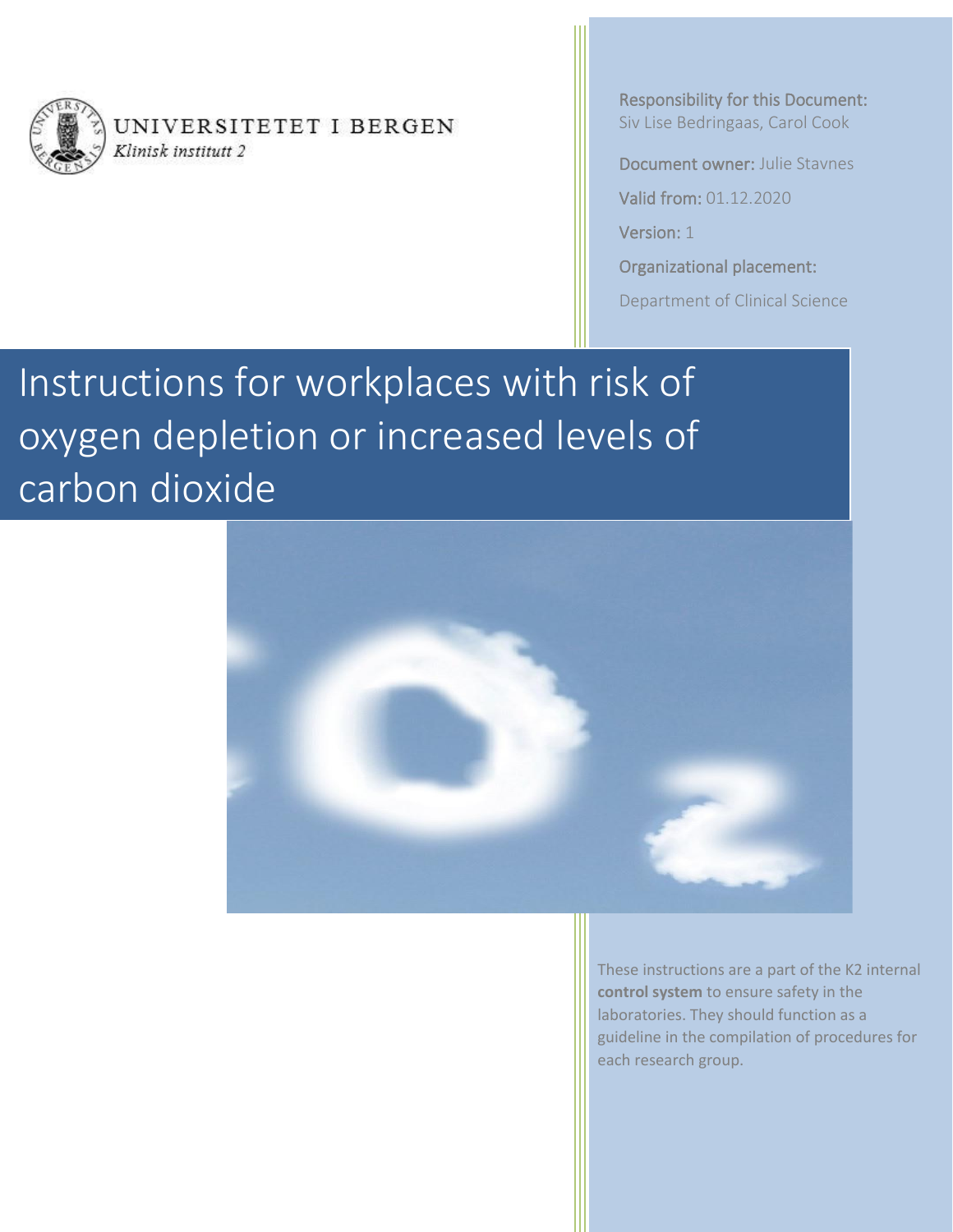# 1. Contents

| 2 <sub>1</sub> |       |  |
|----------------|-------|--|
|                | 2.1   |  |
|                | 2.2   |  |
|                | 2.3   |  |
|                | 2.4   |  |
|                | 2.4.1 |  |
|                | 2.4.2 |  |
|                | 2.5   |  |
|                | 2.6   |  |
| 3.             |       |  |
| 4.             |       |  |
|                | 4.1   |  |
|                | 4.2   |  |
|                | 4.3   |  |
| 5.             |       |  |
|                | 5.1   |  |
|                | 5.2   |  |
|                | 5.3   |  |

Instructions for workplaces with a risk of oxygen displacement or an increased level of carbon dioxide. (Translated from the Norwegian "Instruks for arbeidsplasser med risiko for oksygenfortrengning eller forhøyet nivå av karbondioksid»)

Siv Lise Bedringaas, Carol Cook and Liv Kristine Øysæd, Department of Clinical Science, University of Bergen Version 1\_Eng 01.20 Page 1 av 8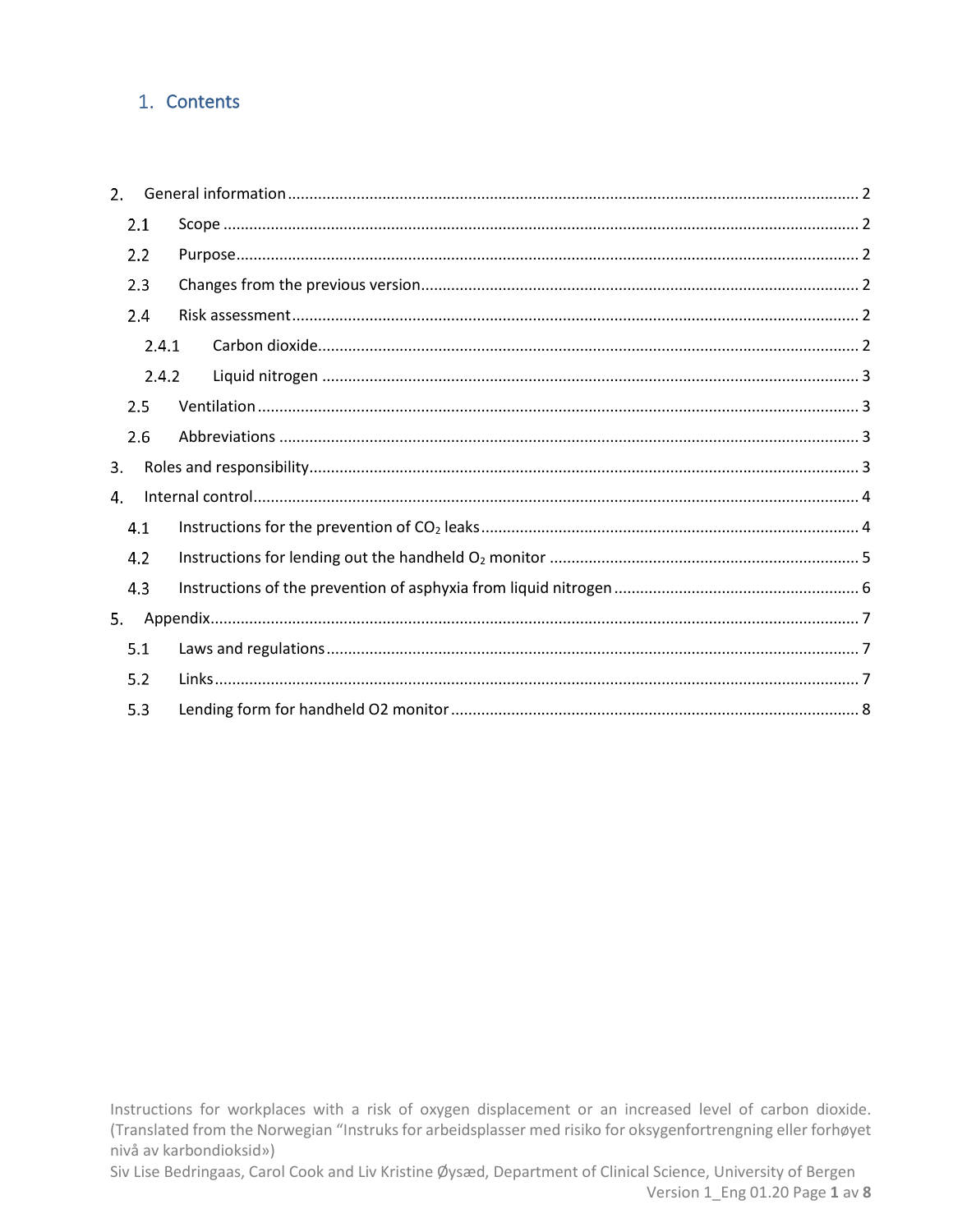# <span id="page-2-0"></span>2. General information

## <span id="page-2-1"></span>2.1 Scope

These instructions apply to employees and students in the laboratory.

## <span id="page-2-2"></span>2.2 Purpose

The purpose of these instructions is to give an overview of safety checks and maintenance routines. Each research group is responsible for compiling and implementing checks with regard to  $CO<sub>2</sub>$  and when using liquid nitrogen.

### <span id="page-2-3"></span>2.3 Changes from the previous version

This is the first version.

### <span id="page-2-4"></span>2.4 Risk assessment

These instructions are based on the risk assessment by the Medical Faculty of the University of Bergen. To ensure a safe workplace it is important that potential risks are prevented, and their effects kept to a minimum. High levels of  $CO<sub>2</sub>$  and N<sub>2</sub> can have many consequences, so the measures within this SOP should prevent these.

## <span id="page-2-5"></span>2.4.1 Carbon dioxide

An increased concentration of CO<sub>2</sub> can result in a reduced ability to work, an increased occurrence of ill health, poisoning and death, depending on the concentration and exposure time.

 $CO<sub>2</sub>$  is heavier than air and will lie close to the floor.

| CO <sub>2</sub> concentration | <b>Effect</b>                                     |
|-------------------------------|---------------------------------------------------|
| 0.036%                        | Normal concentration in air                       |
| 0.1%                          | Long term exposure can affect concentration       |
| 2%                            | Increased breathing rate, tiredness and headache. |
| 3%                            | Increased blood pressure and pulse. Hearing is    |
|                               | affected.                                         |
| $7-10%$                       | Unconsciousness in a few minutes                  |
| >10%                          | Spasms, coma and death                            |

 $1\% = 10000$  ppm.

Instructions for workplaces with a risk of oxygen displacement or an increased level of carbon dioxide. (Translated from the Norwegian "Instruks for arbeidsplasser med risiko for oksygenfortrengning eller forhøyet nivå av karbondioksid»)

Siv Lise Bedringaas, Carol Cook and Liv Kristine Øysæd, Department of Clinical Science, University of Bergen Version 1\_Eng 01.20 Page **2** av **8**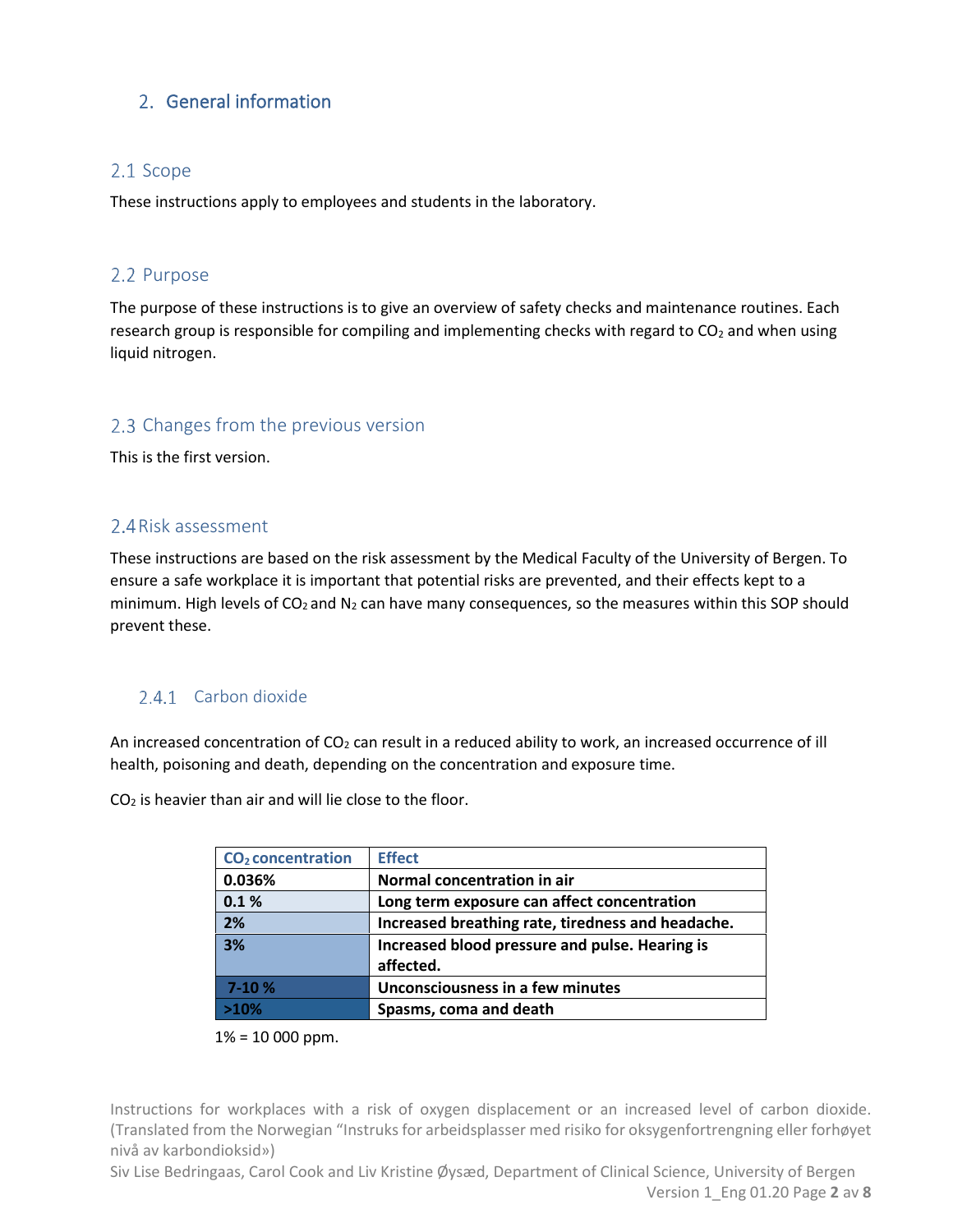### <span id="page-3-0"></span>2.4.2 Liquid nitrogen

The temperature of liquid nitrogen is -196  $^{\circ}$ C. When liquid nitrogen is poured into a cryotank some of the liquid is converted to vapour and with spillage all the liquid forms vapour. During the transition from liquid to gas, the vapour is white and looks like smoke, but at room-temperature nitrogen is invisible and odourless. It is not poisonous, but as the gas is lighter than air it mixes with the air in the room so when oxygen is depleted it can be fatal.

| O <sub>2</sub> Concentration | <b>Effect</b>                                                              |  |
|------------------------------|----------------------------------------------------------------------------|--|
| $21 - 17%$                   | Normal level, no visible effect                                            |  |
| $17 - 14%$                   | In some people there will be marked reduction in their<br>ability to work. |  |
| $14 - 11%$                   | Most people will have reduced ability to work<br>without realising it.     |  |
| $11 - 8%$                    | The first instances of unconsciousness occur                               |  |
| $8 - 6%$                     | Unconsciousness occurs after just a few minutes                            |  |

#### Depletion of  $O_2$  due to increased  $N_2$  level:

## <span id="page-3-1"></span>2.5 Ventilation

The buildings that make up the department have different controls for ventilation. In the Laboratory building there is full ventilation in the laboratories 24 hours every day of the week. Everyone must know how the ventilation is regulated in their place of work.

During a power outage the ventilation in HUS buildings is reduced to 60%. Every employee and student should know when there will be a power outage test and what it entails.

#### 2.6 Abbreviations

<span id="page-3-2"></span>

| <b>HSE</b> | <b>Health Safety Environment</b> |
|------------|----------------------------------|
| <b>HUS</b> | Haukeland University Hospital    |
| К2         | Department of Clinical Science   |

## <span id="page-3-3"></span>3. Roles and responsibility

| Role                         | <b>Responsibility/Task</b>                                   |  |
|------------------------------|--------------------------------------------------------------|--|
| Everyone                     | Read and understand the HSE handbook<br>$\bullet$            |  |
| Employer/ Group leader       | Make available and follow up on this procedure<br>$\bullet$  |  |
| Employee responsible in each | Make local procedures based on this instruction<br>$\bullet$ |  |
| group                        |                                                              |  |

Instructions for workplaces with a risk of oxygen displacement or an increased level of carbon dioxide. (Translated from the Norwegian "Instruks for arbeidsplasser med risiko for oksygenfortrengning eller forhøyet nivå av karbondioksid»)

Siv Lise Bedringaas, Carol Cook and Liv Kristine Øysæd, Department of Clinical Science, University of Bergen Version 1\_Eng 01.20 Page **3** av **8**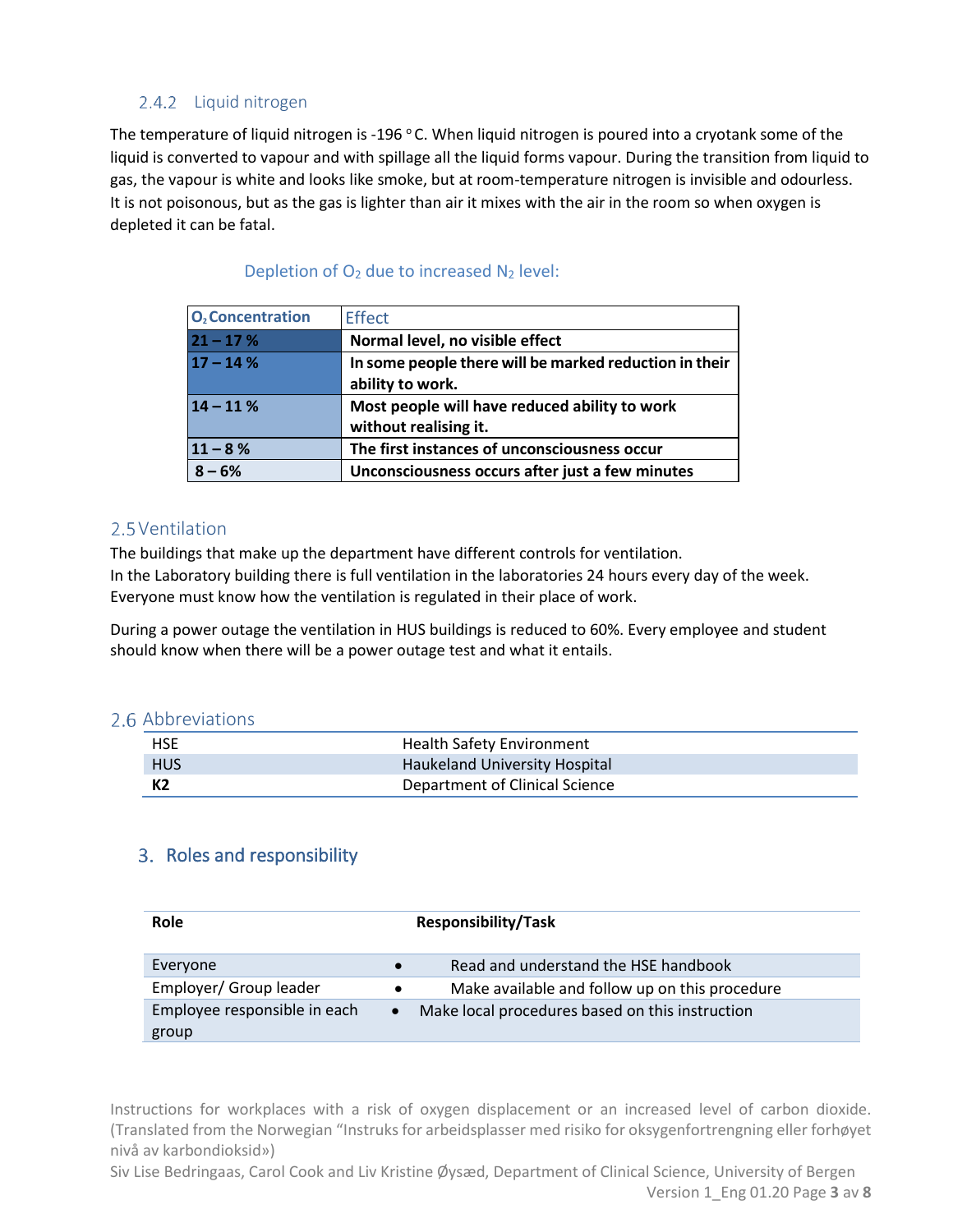## <span id="page-4-0"></span>4. Internal control

Each research group is responsible for carrying out maintenance and yearly / regular controls of cryotanks, as well as equipment and instrumentation using  $CO<sub>2</sub>$ . These control and maintenance tasks should be routine for all equipment and instrumentation in the laboratory.

# <span id="page-4-1"></span>4.1 Instructions for the prevention of  $CO<sub>2</sub>$  leaks

Each research group should have routines in place for:

- **Daily operation:**
	- o Check for and document (suspected) nonconformities of  $O<sub>2</sub>$  / CO<sub>2</sub> levels in a room with potential injury.
	- o Increased awareness of circumstances and injuries that could arise.
	- o Training of new employees and students.
	- $\circ$  Check for possible leaks that may trigger the CO<sub>2</sub> alarm in an incubator - tubing, joints, valves and manometers. Possible leakages may be detected using the AGA TL4 spray or soap water spray.

If there is a need for an extra control then an  $O<sub>2</sub>$  monitor may be borrowed. Contact the reception desk or the contact person on the 5. floor in the laboratory . building during normal working hours.

See 4.2

- o Incubators that are not in use should be uncoupled from the main valve.
- o There are rules in place for working alone out of normal working hours.

#### • **Regular checks and maintenance:**

- o Oxygen levels in cell labs should be assessed weekly.
- $\circ$  The level of CO<sub>2</sub> in incubators should be checked at least every 6 months, based on the recommended time period by the manufacturer and your own experience. (A CO<sub>2</sub> monitor may be borrowed from "Teknisk fellesavdeling" at the Department of Biomedicine).
- o If you do not already have an agreement to check valves and manometers with "Teknisk fellesavdeling" every 5 years, then do so.
- **Yearly checks and maintenance:**
	- $\circ$  Control of incubators, tubing and joints. Visual check of valves and manometers.
	- o Thorough cleaning.
	- $\circ$  Calibration of O<sub>2</sub> and CO<sub>2</sub> detectors. For some detectors a 6-monthly check is recommended.
	- $\circ$  Service contract with Alf Lambrecths[, alf@instrumentservices.no.](mailto:alf@instrumentservices.no) Make the order using the ordering system (Unit4 ERP) and the groups lab account.

Instructions for workplaces with a risk of oxygen displacement or an increased level of carbon dioxide. (Translated from the Norwegian "Instruks for arbeidsplasser med risiko for oksygenfortrengning eller forhøyet nivå av karbondioksid»)

Siv Lise Bedringaas, Carol Cook and Liv Kristine Øysæd, Department of Clinical Science, University of Bergen Version 1\_Eng 01.20 Page **4** av **8**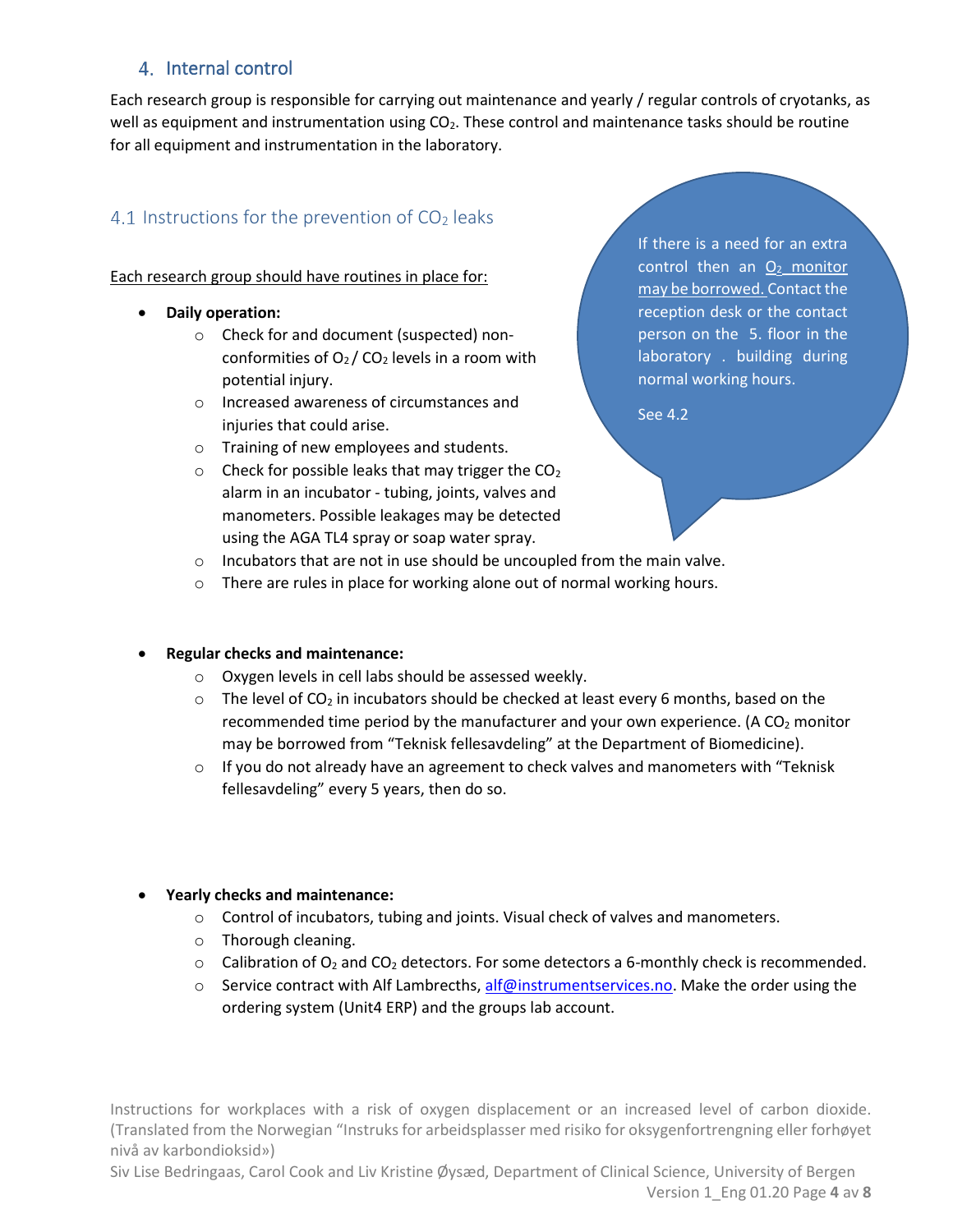<span id="page-5-0"></span>The purpose of lending out the handheld  $O_2$  monitor is that it should primarily be used as a safety check when the O<sub>2</sub> level in a room is thought to be below normal. The rooms it especially applies to are laboratories with a  $CO<sub>2</sub>$  supply. e.g., cell labs, and room with cryotanks.

In order to borrow the  $O<sub>2</sub>$  monitor you can contact

- The administration on the 8<sup>th</sup> floor. Ask at the reception or someone in one of the offices
- The laboratory contact person on the  $5<sup>th</sup>$  floor (Kjerstin Jacobsen)

#### **Lending rules**

- 1. Those borrowing the handheld  $O_2$  monitor must write their e-mail address.
- 2. The handheld  $O_2$  monitor should be returned on the same day after the  $O_2$  level has been checked.
- 3. The handheld  $O_2$  monitor may be borrowed over a longer period, but this must be agreed upon and noted on the lending form.
- 4. The handheld  $O_2$  monitor may be borrowed to ensure your safety when working after hours or at the weekend but must be returned the next working day.

Instructions for workplaces with a risk of oxygen displacement or an increased level of carbon dioxide. (Translated from the Norwegian "Instruks for arbeidsplasser med risiko for oksygenfortrengning eller forhøyet nivå av karbondioksid»)

Siv Lise Bedringaas, Carol Cook and Liv Kristine Øysæd, Department of Clinical Science, University of Bergen Version 1\_Eng 01.20 Page **5** av **8**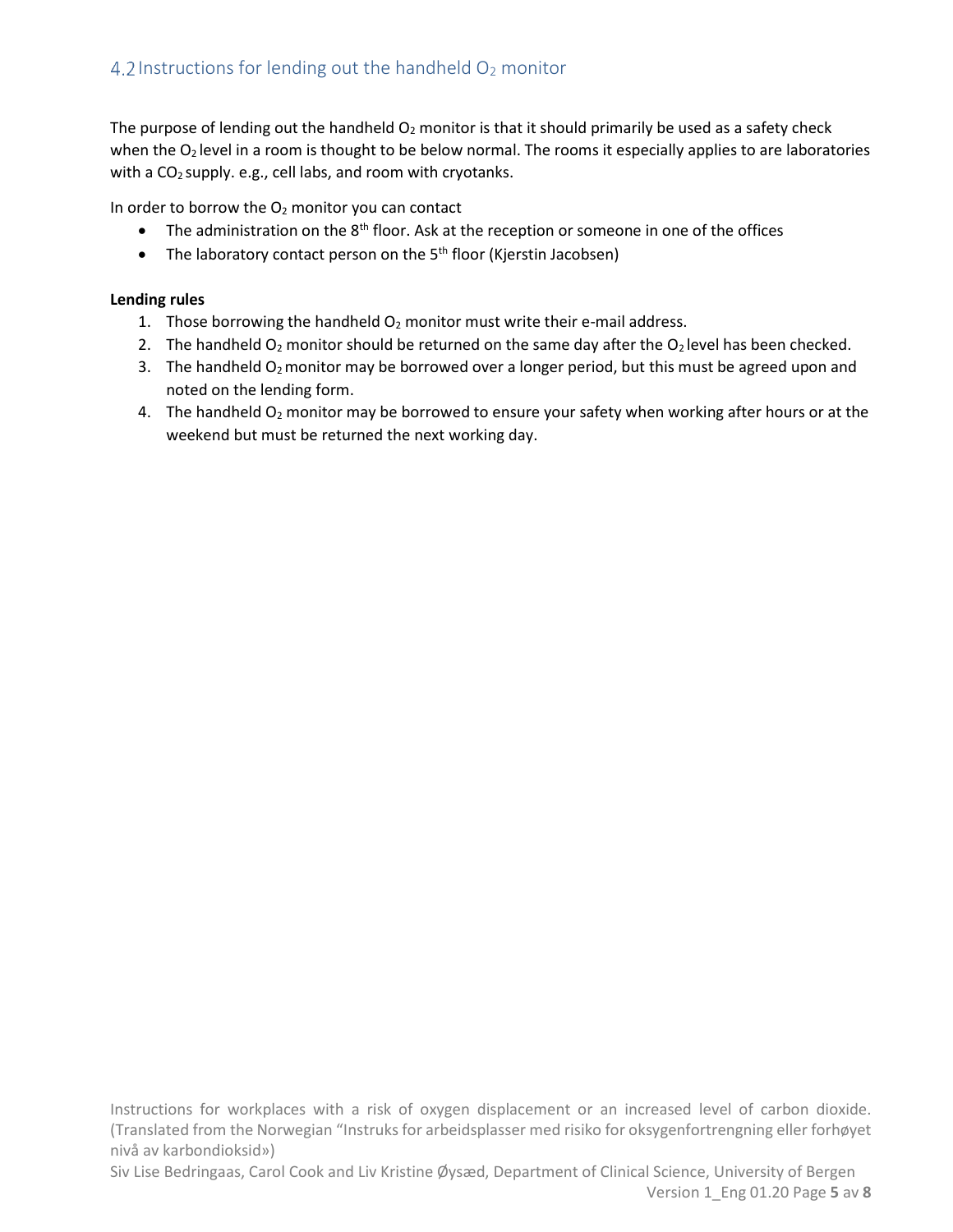# <span id="page-6-0"></span>4.3 Instructions of the prevention of asphyxia from liquid nitrogen

As a rule, an  $O_2$ -monitor should be installed in rooms with cryotanks.

The number of tanks in each area should be calculated based on movability and air volume, especially in enclosed rooms.

Consider alternatives to cryotanks, such as -150°C freezers or space in Biobank Haukeland.

#### Each research group should have routines for the following:

#### **Daily operation:**

- o Increased awareness of circumstances and injuries that could arise.
- o Training of new employees and students.
- o The necessary safety equipment required when using a cryotank.
- o Cryotanks with liquid nitrogen should not be left unattended when filling.
- $\circ$  Transport of cryotanks in the lift; should be labelled with the name of the person responsible and be transported on their own. No-one should use the lift when transporting a cryotank. If more than one lift occupies the same liftshaft then the other lift(s) should also not be used.

#### **Inspection and maintenance:**

- $\circ$  Yearly check of cryotanks for wear and damage that may affect the vacuum. Especially the neck of the tank where the inner part of the tank is attached at the safety valve.
- o Be aware of the amount of liquid nitrogen used as increased usage can lead to increased leakage.
- o Alarms on cryotanks should be checked level indicators should be checked once a year.
- $\circ$  Fixed oxygen detectors should be checked regularly (at least once a year) and if may be an error.

Instructions for workplaces with a risk of oxygen displacement or an increased level of carbon dioxide. (Translated from the Norwegian "Instruks for arbeidsplasser med risiko for oksygenfortrengning eller forhøyet nivå av karbondioksid»)

Siv Lise Bedringaas, Carol Cook and Liv Kristine Øysæd, Department of Clinical Science, University of Bergen Version 1\_Eng 01.20 Page **6** av **8**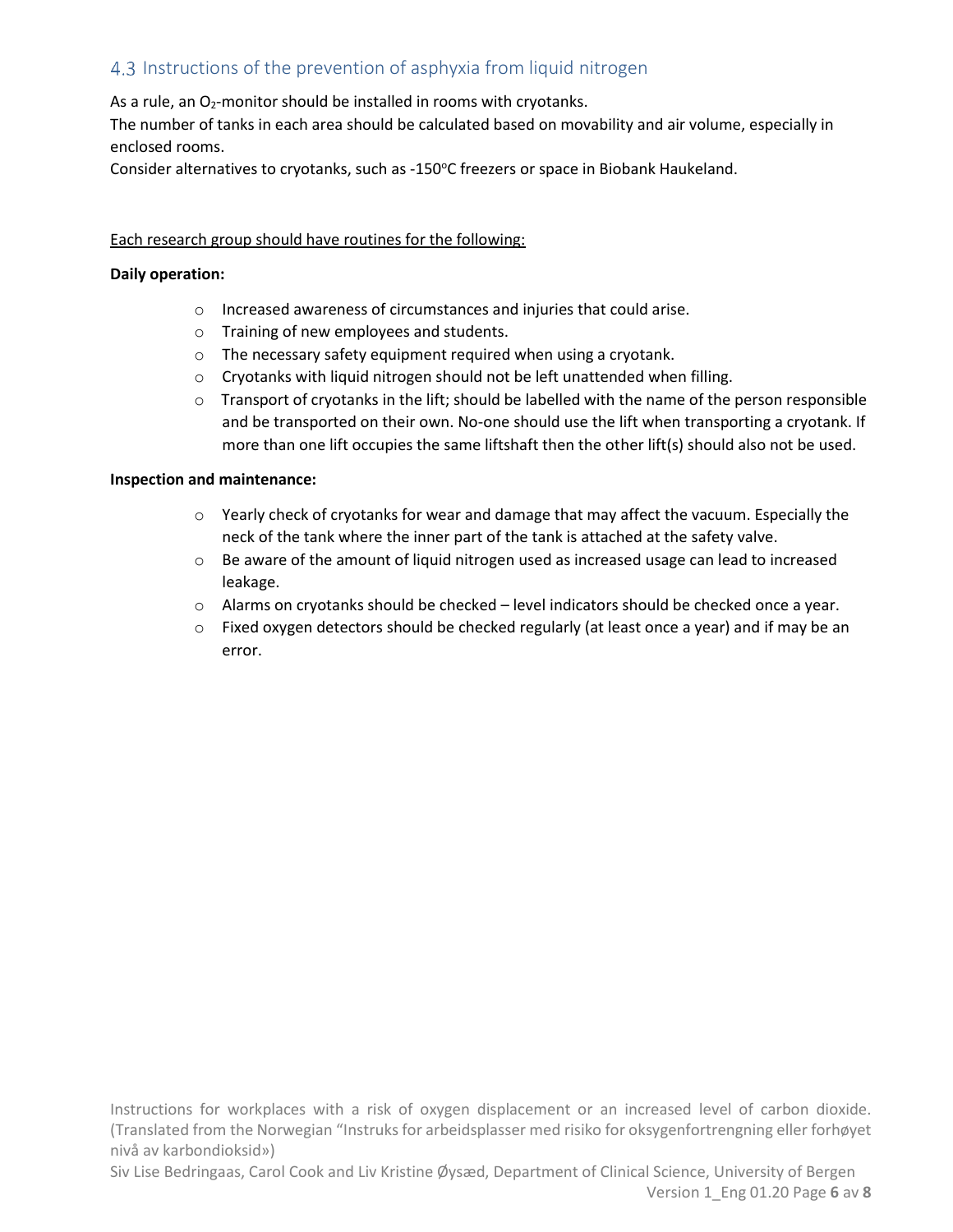# <span id="page-7-0"></span>5. Appendix

## <span id="page-7-1"></span>5.1 Laws and regulations

| The working environment<br>act $§$ 4-4      | States that the workplace is designed such that employees are<br>guaranteed a fully clean indoor climate with air free from<br>harmful, aggravating or irritating pollutants         |  |
|---------------------------------------------|--------------------------------------------------------------------------------------------------------------------------------------------------------------------------------------|--|
| The working environment                     | The employer has a duty to plan, document and implement                                                                                                                              |  |
| Act $§$ 3-1                                 | measures to ensure that the requirements comply to the law.                                                                                                                          |  |
| Internal control regulations<br>$§ 5$ pkt.6 | States that any dangers and problems should be documented and<br>risks considered. Also prepare constituent plans and measures in<br>order to reduce the risks.                      |  |
| <b>Workplace regulation</b><br>$§ 1 - 3$    | Requirement from the employer which applies to the design of<br>premises with a view to its' actual use, cf. § 2.1, and to implement<br>adequate climate and air quality cf. § 2-14. |  |
| regulation for limits and                   | A list of the limits for pollutants in the workplace atmosphere.                                                                                                                     |  |
| thresholds, attachment 1                    | These limits are related to exposure and should not be exceeded.                                                                                                                     |  |
| regulation for work                         | A requirement for a special risk assessment and documentation for                                                                                                                    |  |
| performance $§$ 3-1                         | working with chemicals.                                                                                                                                                              |  |

#### <span id="page-7-2"></span>5.2 Links

| Occupational              | Only available in Norwegian                                  |  |
|---------------------------|--------------------------------------------------------------|--|
| healthcare, contact       | https://www.uib.no/hms-portalen/111462/kontakt-              |  |
| info                      | bedriftshelsetjenesten                                       |  |
| <b>HSE non conformity</b> | https://avvik.app.uib.no/apex/f?p=692:1:8580264067252::NO::: |  |
| K2 HSE-handbook           | https://hmsk2.w.uib.no/en/hse-handbook-part-2/               |  |

Instructions for workplaces with a risk of oxygen displacement or an increased level of carbon dioxide. (Translated from the Norwegian "Instruks for arbeidsplasser med risiko for oksygenfortrengning eller forhøyet nivå av karbondioksid»)

Siv Lise Bedringaas, Carol Cook and Liv Kristine Øysæd, Department of Clinical Science, University of Bergen Version 1\_Eng 01.20 Page **7** av **8**